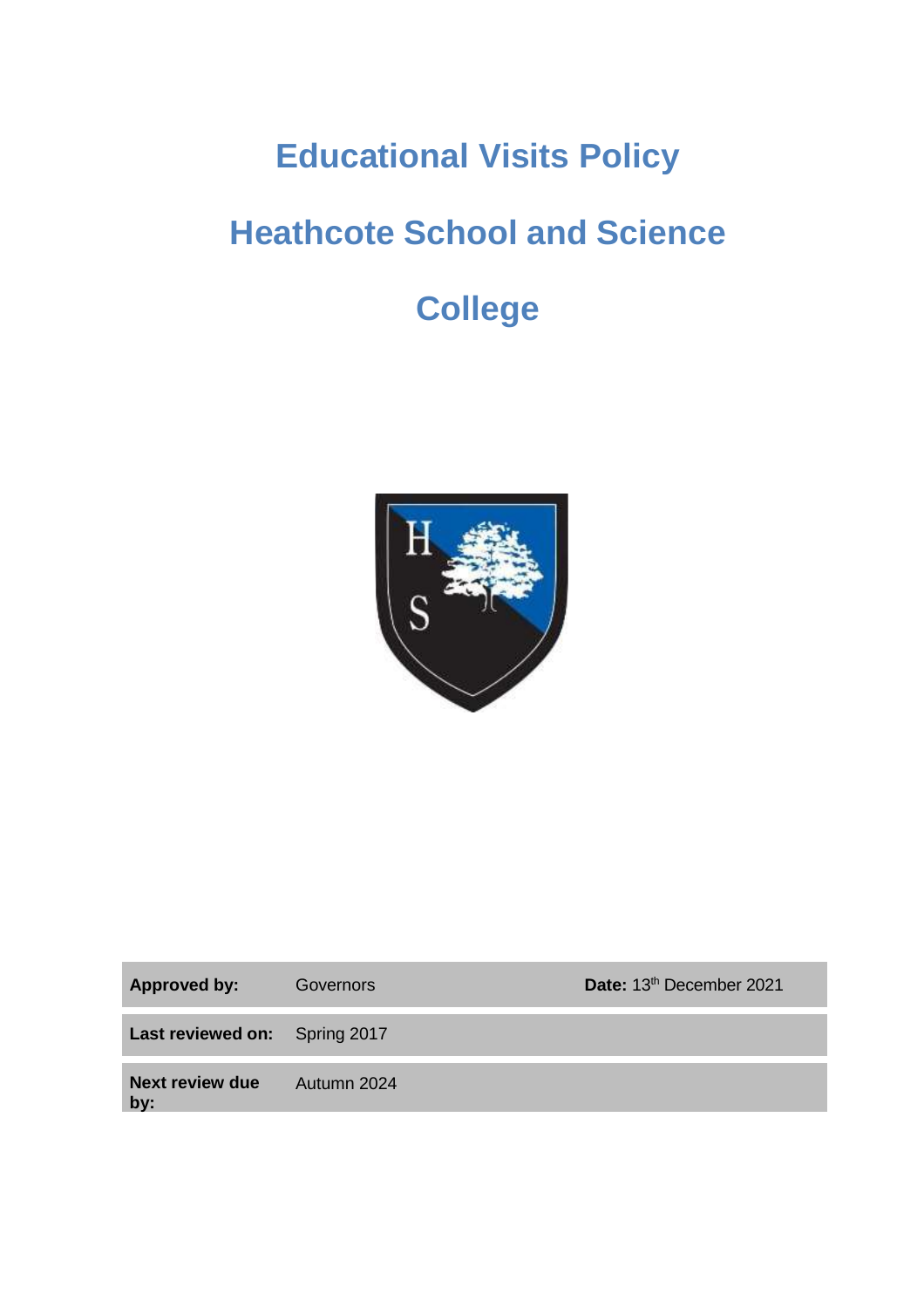## **Other Documentation**

This policy should be used in reference with the following documents:

- Behaviour Policy
- Safeguarding Policy
- First Aid Provision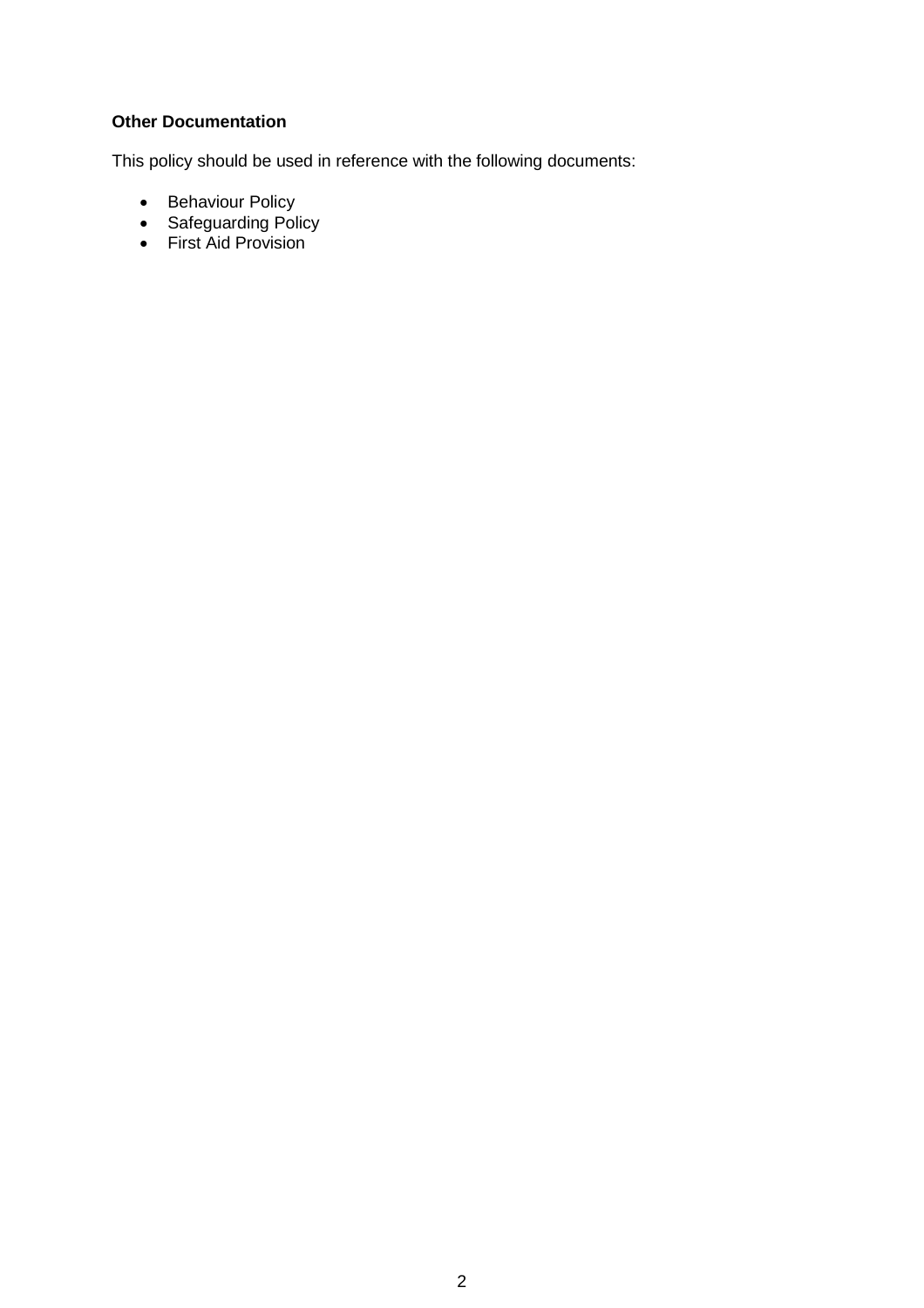# **Contents**

|                                                  | 4  |
|--------------------------------------------------|----|
|                                                  | 5  |
|                                                  | 5  |
|                                                  | 8  |
|                                                  | 8  |
|                                                  | 8  |
|                                                  | 9  |
|                                                  | 9  |
|                                                  | 10 |
|                                                  | 11 |
|                                                  | 12 |
| First Aid …………………………………………………………………………………………     | 14 |
|                                                  | 15 |
|                                                  | 15 |
|                                                  | 15 |
|                                                  | 16 |
|                                                  | 16 |
|                                                  | 16 |
|                                                  | 16 |
|                                                  | 17 |
| Staffing Ratio's ………………………………………………………………………………… | 17 |
|                                                  | 17 |
|                                                  | 18 |
|                                                  | 18 |
|                                                  | 18 |
|                                                  | 18 |
|                                                  | 18 |
|                                                  | 19 |
|                                                  | 20 |
|                                                  | 21 |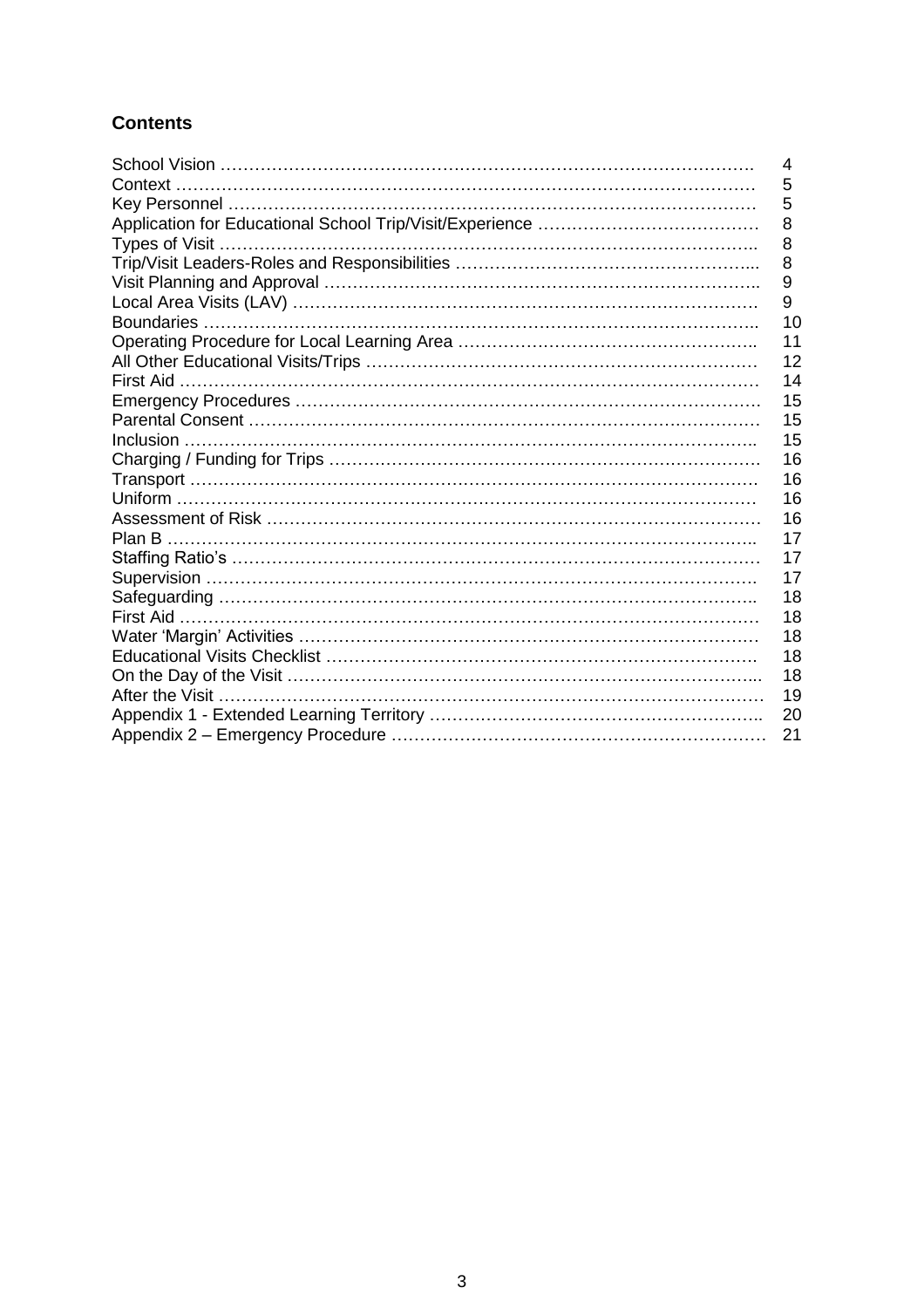## **School Vision**

#### **Encourage**

We encourage our pupils to take pride in their learning and community, to work hard, be kind, display good manners and achieve to the best of their abilities. Pupils are expected to seek and embrace feedback and show good manners, understanding and mutual respect for each other and display excellent behaviour at all times.

#### **Challenge**

We challenge our pupils to push themselves, take responsibility for their learning, to be resilient to failure and to self-regulate their behaviour. All our staff and governors are determined that all pupils confidently strive for success, with an inspired drive for the most vulnerable to achieve their goals, and expect them to be present and punctual.

#### **Succeed**

We succeed when all pupils enjoy their learning and reach their academic potential in all areas; leaving Heathcote as thoughtful, caring and honest citizens fully prepared for the next stage of their life – whether that be in education, training or employment. We succeed by letting them do so in a comfortable and safe environment and culture where they take a proactive role and develop socially.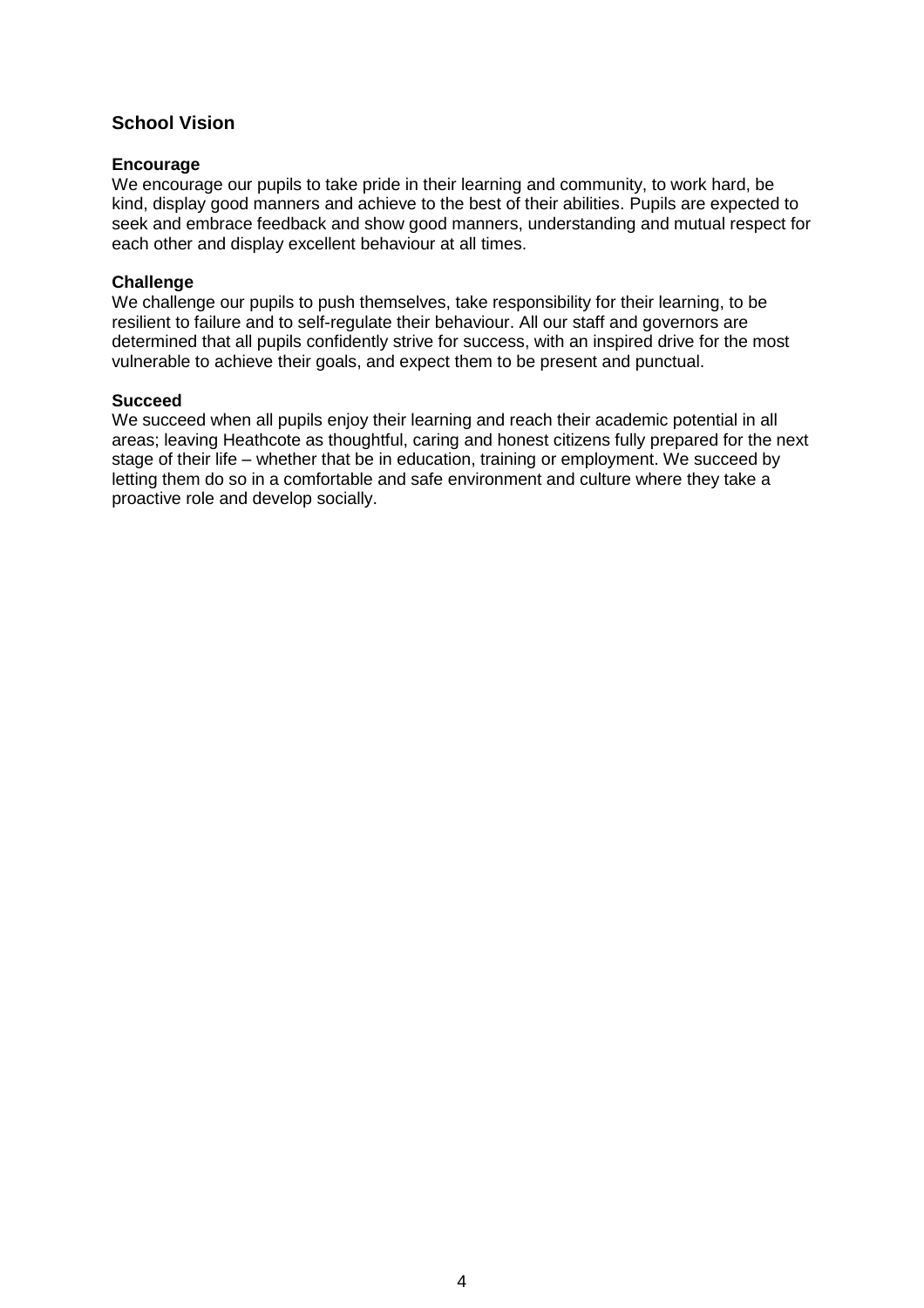# **Context**

We believe that educational visits are an integral part of the entitlement of every child to an effective and balanced curriculum. Appropriately planned visits are known to enhance learning and improve attainment and so form a key part of what makes Heathcote School a supportive and effective learning environment. The benefits of children taking part in visits and learning outside the classroom include (but are not limited to);

- Improvements in their ability to cope with change and novelty
- Increased critical curiosity and resilience
- Opportunities for meaning, making, creativity, developing learning relationships and enhancing strategic awareness
- Increased levels of trust and opportunities to examine the concept of trust (us in them, them in us, them in themselves, them in each other)
- Improved achievement and attainment across a range of curricular subjects. Pupils are active participants; not passive consumers and a wide range of learningstyles can flourish.
- Enhanced opportunities for 'real world', 'learning in context' and the developmentof the social and emotional aspects of intelligence.
- Increased risk management skills through opportunities for involvement in practical risk-benefit decisions giving them the tools and experience necessary toassess their own risks in a range of contexts.
- Greater sense of personal responsibility
- Possibilities for genuine team working including enhanced communication skills
- Improved environmental appreciation, knowledge, awareness andunderstanding of a variety of environments.
- Improved awareness and knowledge of the importance and practices of sustainability.
- Physical skill acquisition and the development of a fit and healthy lifestyle.

# **Key Personnel**

# **Governing Board/Headteacher**

The Health and Safety at Work etc. Act 1974 places overall responsibility for health and safety with the employer. Who this is, varies with the type of establishment. It is critical that Head Teachers or Managers are clear about who is their employer. Employers have duties to ensure, so far as is reasonably practicable the health, safety and welfare of all employees and others who may be harmed by their activities. In addition, local authorities have a duty of care for the health and safety of all young people for whom they are responsible under the Children Act 2004.

The Headteacher, Ms Emma Hillman, on behalf of the governing board will ensure that:

- she has oversight of Heathcote School and Science Colleges' policies for outdoor learning and off-site visits;
- All activities and visits comply with employer and establishment policies and National Guidance, and are notified or submitted for formal approval as required;
- Arrangements are in place for the governing body to be informed of adventurous/overseas/residential trips and experiences.
- has clearly a suitable member of staff, Mr Neil Hutchins as the Educational Visits Coordinator (EVC), and the designated person meets your employer's requirements,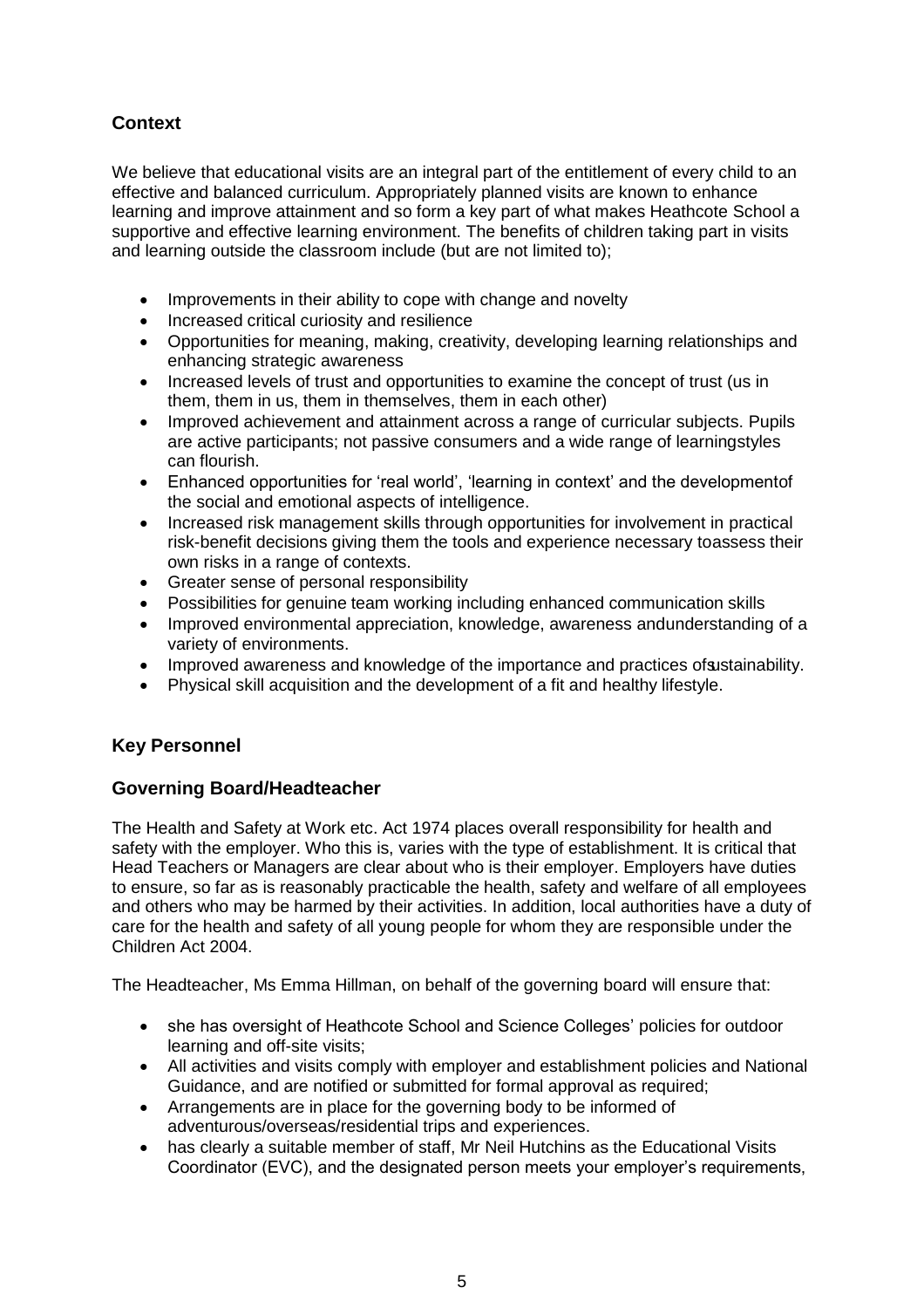including undertaking training as required in line with National guidance.

- has access to expert advice from a competent outdoor education adviser at the London borough of Waltham Forest;
- has ascertained that all leaders are appropriately competent, confident and accountable to carry out the responsibilities they are allocated
- supports the EVC in ensuring that all activities and visits are effectively supervised with an appropriate level of leadership.
- supports the EVC in ensuring that information has been shared with parents, and consent has been given if required
- ensures that the senior leadership team (SLT) are clear about their role (if you are not leading the visit, you should follow the instructions of the designated Visit Leader, who should have sole charge of the visit);
- Suitable safeguarding procedures are in place, including appropriate vetting of all adults including volunteers, helpers and visitors
- visit leaders are assigned sufficient time to organise activities and visits properly;
- supports an apprenticeship/succession-planning culture to ensure sustainable activities and visits and the development of competent leaders and EVCs;
- ensures that arrangements have been made for the medical and special educational needs of all participants and staff;
- that Inclusion issues are addressed
- that suitable transport arrangements are in place
- Visits have contingency plans (a Plan B) to deal with changing circumstances;
- facilitates obtaining best value consideration must be given to financial management, choice of external providers and facilities, and contractual relationships;
- Where charges are made to parents, these are within legal and employer requirements
- Appropriate procedures are in place to account for the visit finances;
- Risk Management is proportionate, suitable and sufficient
- Where the activity or visit involves a third-party provider, appropriate checks have been made and assurances obtained, a clear contract is in place setting out what the contractor is to provide, and the provider holds sufficient indemnity insurance
- Establishment policy identifies the types of visit that require a preliminary visit by staff;
- There are suitable emergency procedures in place for each visit, and your establishment has an Emergency Plan for off-site visits
- Details related to off-site activities and visits (including personal details of both participants and leaders) are accessible at all times to designated 24/7 Emergency Contacts in case of a serious incident;
- Serious incidents are reported to the governing board as required by your employer's guidance, meeting the requirements of RIDDOR;
- All visits are reviewed, addressing issues raised by any incident and informing future visits
- Visits are evaluated against their aims and objectives
- Outdoor learning and visits are included within the process of establishment selfevaluation

# **Educational Visits Coordinator (EVC)**

The EVC at Heathcote School and Science College is currently Mr Neil Hutchins. His role is to:

- Be a champion for all aspects of visits and outdoor learning;
- Challenge colleagues across all curriculum areas to use visits and outdoor learning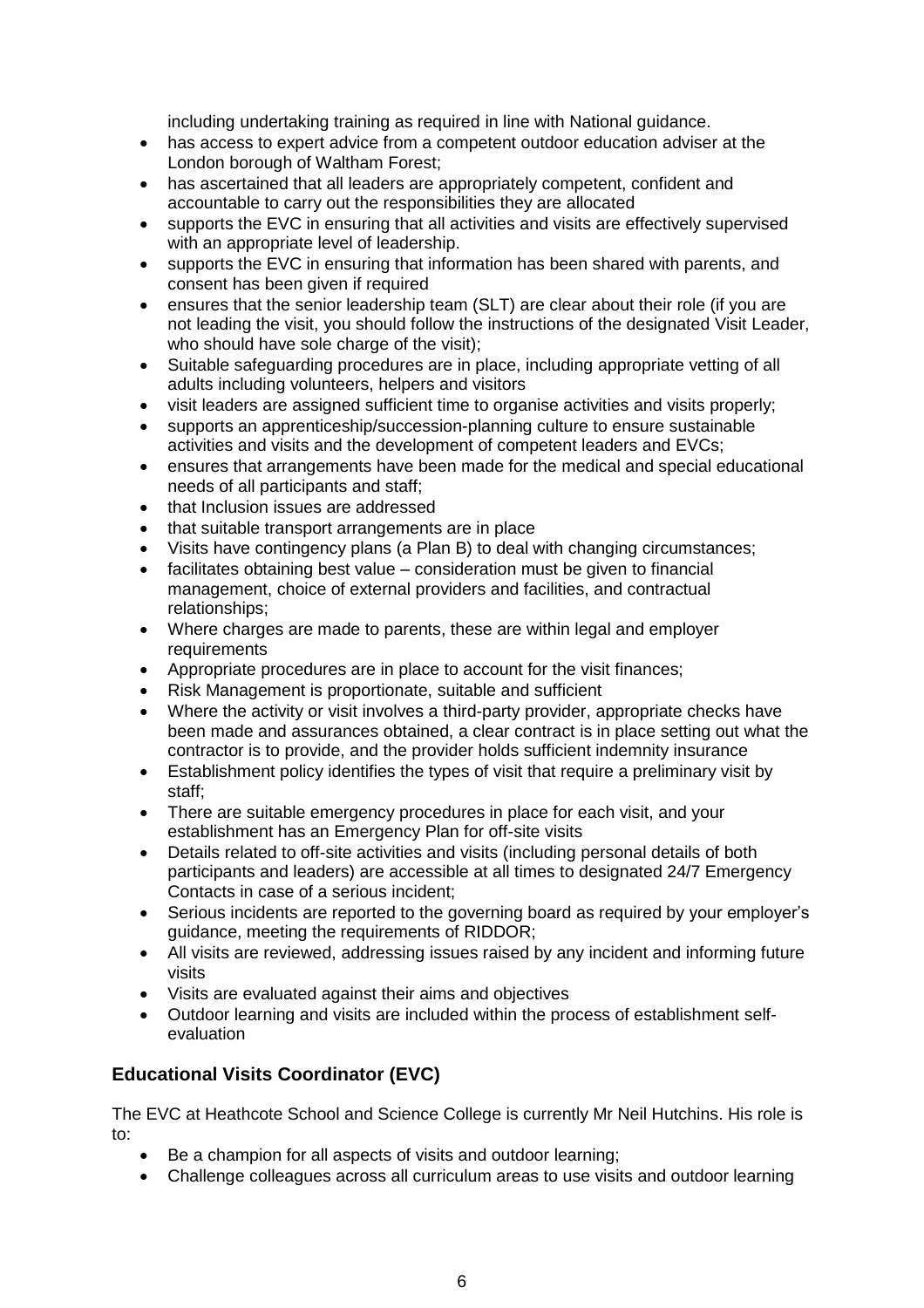effectively in order to provide a wide range of outcomes for children and young people and contribute towards establishment effectiveness;

- Support/oversee planning so that well considered and prepared arrangements can lead to well-managed, engaging, relevant, enjoyable and memorable visits/outdoor learning;
- Mentor leaders and aspirant leaders, supporting their ongoing development and training and sample monitor their activity to identify any further training needs;
- Ensure that planning complies with your employer's requirements and that the arrangements are ready for approval within agreed timescales;
- Support your head/manager and governors/trustees in approval decisions so that all those with responsibility have the competence to fulfil their roles;
- Ensure that all activity is reviewed, that good practice is shared, and that any issues are followed up
- Ensure that activity is evaluated.
- Keep the senior leadership team and governors/trustees informed about the visits and outdoor learning taking place and their contribution to establishment effectiveness

## **Visit Leader**

The Visit Leader has overall responsibility for a visit. This includes the learning, development and supervision of the participants and the safety of all, including any other leaders and helpers.

Visit leaders will be supported through the process by the EVC and are offered training, this can be accessed in person or online via a video guide presented by the EVC.

No member of staff can be requested to lead a visit that they are not confident in, any visit leader must have been approved to lead the relevant trip/visit by the headteacher. It is expected that any visit leader must be specifically competent for the type of visit, and for any activities they plan to lead.

An *'Activity Leader'* is responsible for one or more specific activities during a visit. During some visits, all the participants remain in one group. The Visit Leader might act as the *'Activity Leader'* for all activities during the visit, or hand over leadership of one or more activities to an *'Activity Leader'* or third-party provider, while retaining oversight. During other visits, the group splits into smaller groups for some activities. In this case, the Visit Leader hands over the leadership of one or more activity groups to an *'Activity Leader'* or third-party provider, while retaining oversight of the whole visit and perhaps acting as an Activity Leader for one group. **There must always be a single designated visit leader for any visit or activity** and, if this role changes, there should be a clear handover.

The Visit Leader in carrying out their role will:

- Be able to use the chosen environment or venue(s) to provide a wide range of learning or development outcomes;
- Liaise with your establishment's Educational Visits Co-Ordinator (EVC) to ensure that the visit has clear aims and is planned to appropriately balance benefits and risks, and that all leaders and helpers accompanying the visit meet establishment requirements;
- Ensure that there is effective supervision;
- Take a lead on risk management (it is good practice to involve all the visit leadership team to ensure wide understanding and to give clarity about what they need to do, and to involve young people wherever appropriate;
- Define the roles and responsibilities of other leaders and helpers (and participants) to ensure effective supervision throughout the visit, appointing a deputy wherever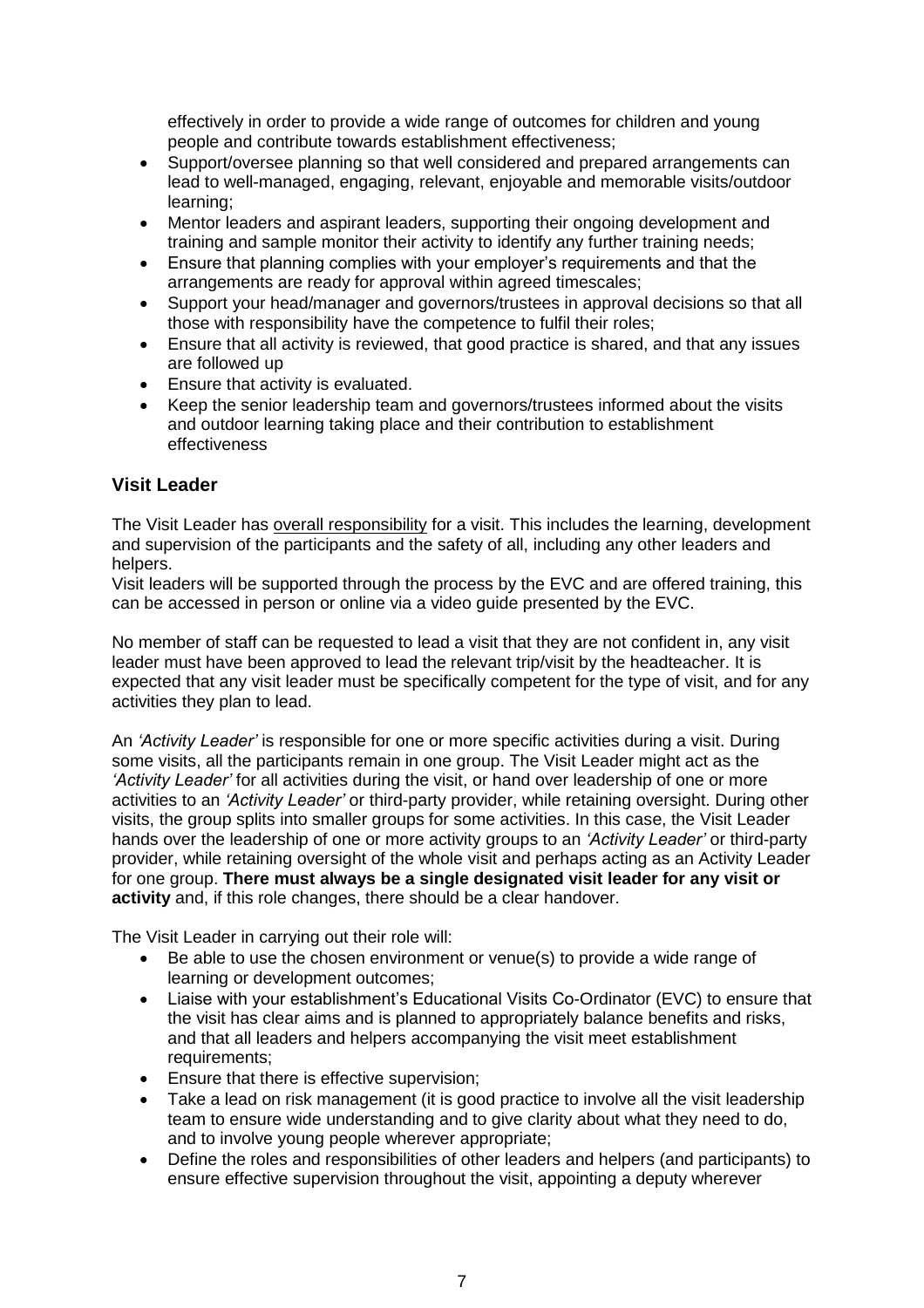possible;

- Ensure that any Activity Leaders are competent and confident to lead their planned activities, and are approved to do so if this is necessary (e.g. for adventure activities);
- Ensure that child protection issues are addressed (e.g. good safeguarding practice is followed and adults are appropriately vetted and checked);
- Provide relevant information to other leaders including the aims and how they can contribute to achieving these, the location, the participants (age, health information, capabilities, special needs, safeguarding and behavioural issues);
- Ensure that informed parental consent has been obtained as necessary;
- Provide relevant information to parents and participants, and arrange pre-visit information meetings where appropriate;
- Make sure there is access to first aid at an appropriate level;
- Ensure that if the visit leadership team includes someone with a close relationship to a member of the group, this is managed to avoid any possible compromise of effective supervision;
- Ensure that all leaders and any third-party providers have access to emergency contact and emergency procedure details;
- Review all aspects of the visit, both during and after the event Liaise with your EVC about evaluation of the visit
- Report any accidents, incidents or near misses.
- When working with third-party activity providers it is essential to avoid 'grey areas'. You should ensure that the relative roles and responsibilities of establishment staff and provider staff are clear, and that there is a clear handover when there is a change of leader.

## **Application for Educational School Trip/Visit/Experience**

Any visit that leaves the school grounds, whether as part of the curriculum, during school time or outside the normal school day, is covered by this policy.

Heathcote School adopts the LBWF's document: 'Guidance for Educational Visits and Related Activities with National Guidance & EVOLVE' (available via EVOLVE Resources). EVOLVE is the web-based planning, notification, approval, monitoring andcommunication system, used by LBWF, to which all staff have access.

The Local Authority's guidance links directly with National Guidance [http://www.oeapng.info](http://www.oeapng.info/)

All staff are required to plan and execute visits in line with the guidance. Staff are directed to be familiar with the roles and responsibilities outlined within the guidance.

## **Types of Visit**

There are three types of visit, for each of which the approval process is slightly different:

- 1. Local Area Visits -staff using the local area to deliver lessons
- 2. Day trips- other single day visits within the UK, excluding adventurous activities. (some may be in the boundary of the LAR)
- 3. **Any other visit** involving adventurous activities, residential trips, travel abroad and/or an overnight stay.

# **Trip/Visit Leaders-Roles and Responsibilities**

Visit leaders are responsible for the planning of visits but should involve accompanying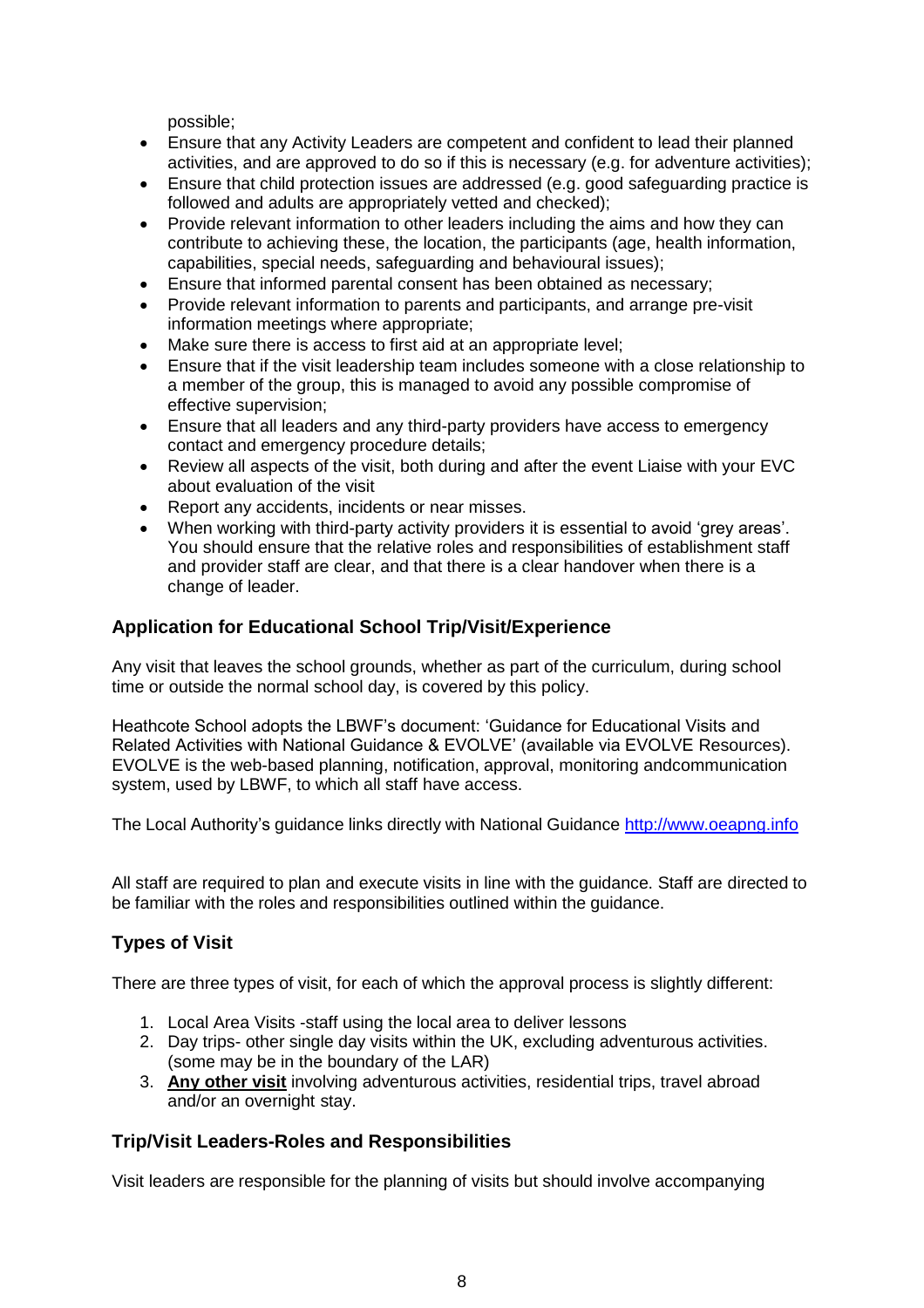colleagues and the children in this process. Staff must make appropriate checks of any thirdparty/external providers well in advance of any trip/visit. It is recommended that reviews of the venue, provider or experience are considered before committing to any trip or visit. Visit leaders must obtain assurances and relevant documentation regarding insurance policies in relation to pupils attending and participating in activities or experiences.

Many of the popular venues or pupil experiences run by external companies or operations can be found on the following link [\(http://kaddi.com/\)](http://kaddi.com/)

The Evolve system also provides a helpful platform where visits by other groups can be accessed and used for consideration. Both are found under the **Resources** tab once on Evolve.

Both can be helpful reference points for visit leaders to begin to consider destinations and experiences.

The School has procedures in place to enable trips to take place with effective and efficient safeguarding measures in place and excellent communication to all stake holders integral to the process.

Any staff member leading a visit needs to be assessed for competency.

We realise that staff competence is the single most important aspect of safe visit management and so we support staff in developing this competence in the following ways:

- An informal buddy system, where staff new to visits assist and work alongside experienced visit leaders before taking on a visit leadership role
- Supervision by senior staff of some educational visits where necessary including all residential trips
- Support for staff to attend training courses relevant to the role of visit leader if appropriate

In deciding whether any member of staff is competent to be a visit leader the head teacher will consider the following factors:

- Level of relevant experience
- Any relevant training undertaken
- The emotional and leadership ability of any prospective visit leader to make dynamic risk management judgements, and take charge of any emergencies thatmay arise.
- Knowledge of the children, the venue and the activities to be undertaken

#### **Visit Planning and Approval**

Heathcote School and Science College have created an Educational visits checklist. This piece of documentation is a helpful tool or aide-memoir to assist in the planning processs for any visits or trips. It can be used by any member of staff involved in the educational visit along with the EVC and Headteacher. This document can be found in the appendix or through the evolve system resources.

## **Local Area Visits (LAV)**

Local Area Visits are visits/trips or activities away from the school grounds. The LAV are only those which take place within a defined 'Local Learning Area' and form part of the normal curriculum. In the majority of cases these will take place during the normal school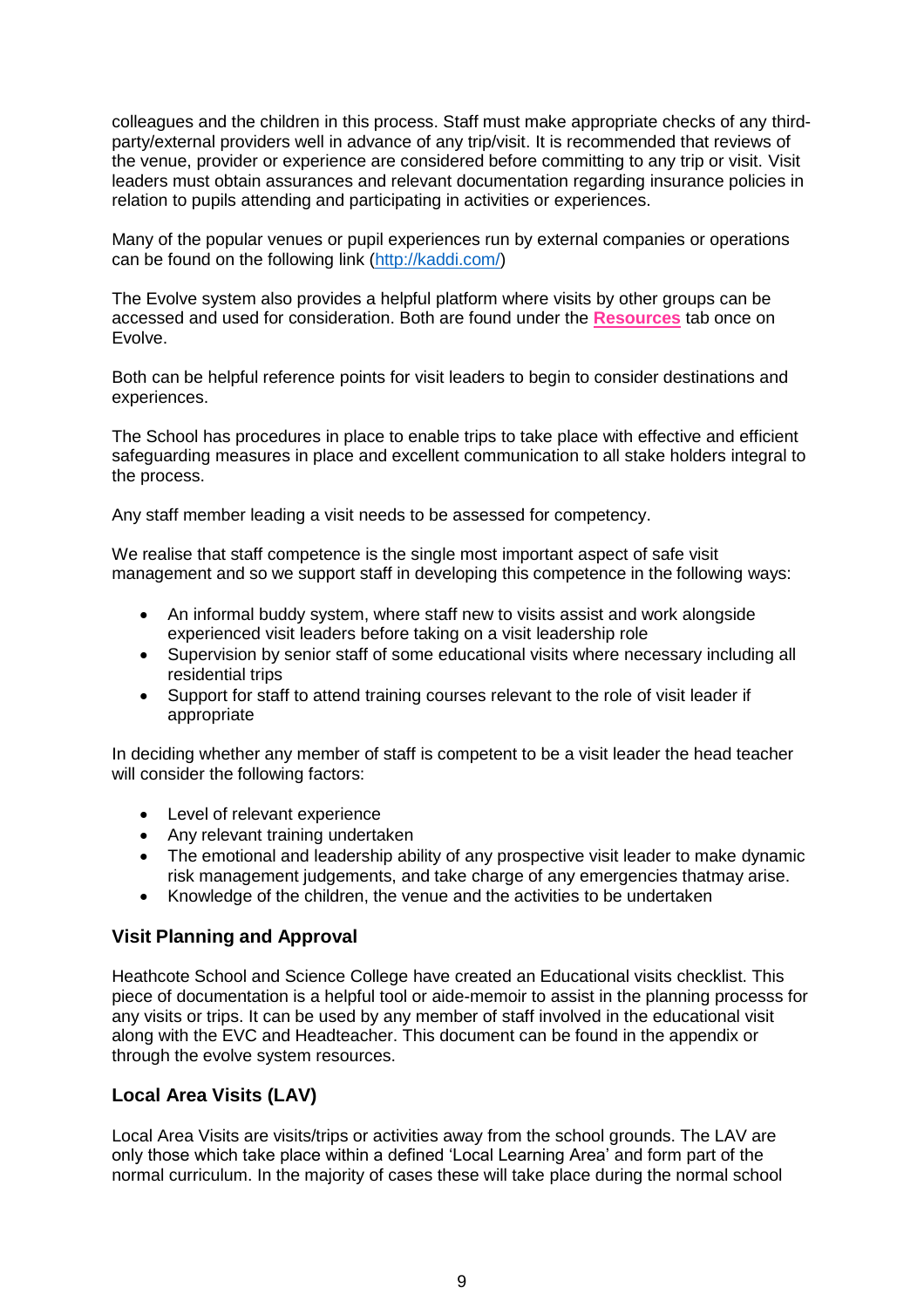day or just after**.** Heathcote School and Science College are fully aware of and supportive of utilising the local area to deliver trips and visits. The school's geographical proximity to such an appealing outdoor space as Epping Forest provides a wonderful backdrop in which to conduct, explore and study the world around our pupils. Trips or visits that are within a fairly close local vicinity of the school and do not involve any overnight stays, adventurous or dangerous activities or water margin activities are often deemed as Local area visits requiring somewhat less onerous paperwork processes. Heathcote School have therefore devised a LAV procedure which enables local trips to go ahead with somewhat less planning but no less safeguarding in place. Heathcote School pupils are competitive in their nature and enjoy the benefits of sporting competition and challenge. Many of our sporting visits occur regularly at the same venues with many of the same pupils throughout the academic year. In the most part standard, non-adventurous activities and local fixtures or leagues will fall into the category of a local area visit. In such cases the local area visit information would be compiled on Evolve and registers given to the main school office prior to departure.

Please see below our current LAV policy to be followed and actioned by any leaders of LAV visits.

These visits/activities:

- Must meet the school trip requirements in purpose and impact although not required to be identified, staff must be able to link the purpose of the trip/visit to the Heathcote School Improvement Plan (SIP).
- must be recorded on EVOLVE via the 'Local Area Visit' module.
- Do still require parental consent although this may be obtained at the outset of the term/ year or ongoing arrangement, i.e. school representative football team.
- do not **normally need additional** risk assessments / notes (other than following the Operating Procedure below). It is still expected that a risk assessment is always considered around any trip/visit but this may be a live, non written version on a day to day basis.

#### **Boundaries**

The boundaries of the Local Learning Area consist of the London Boroughs of Waltham Forest, Enfield and Redbridge, **during the school day or until 6pm**. The area also extends north into the Essex county areas of Epping Forest District. It must be noted that these boundaries only apply if there are no residential or adventurous elements to any visit. Staff must also consider the terrain and accessibility when considering Epping forest.

This area includes, but is not limited to, the following frequently used venues: *e.g.*

- *Bluehouse Field*
- *Epping Forest, south of the M25.*
- *Drapers Field, E10*
- *Peter May sports Centre*
- *Chingford Library and Station Road*
- *Low Hall Farm*
- *Chingford Plains*
- *Enfield Town*
- *Leyton Orient Football Club*
- *Walthamstow Town/ Assembly Hall.*
- *Hoe Street*
- *Chingford Mount*
- *Chingford Goals*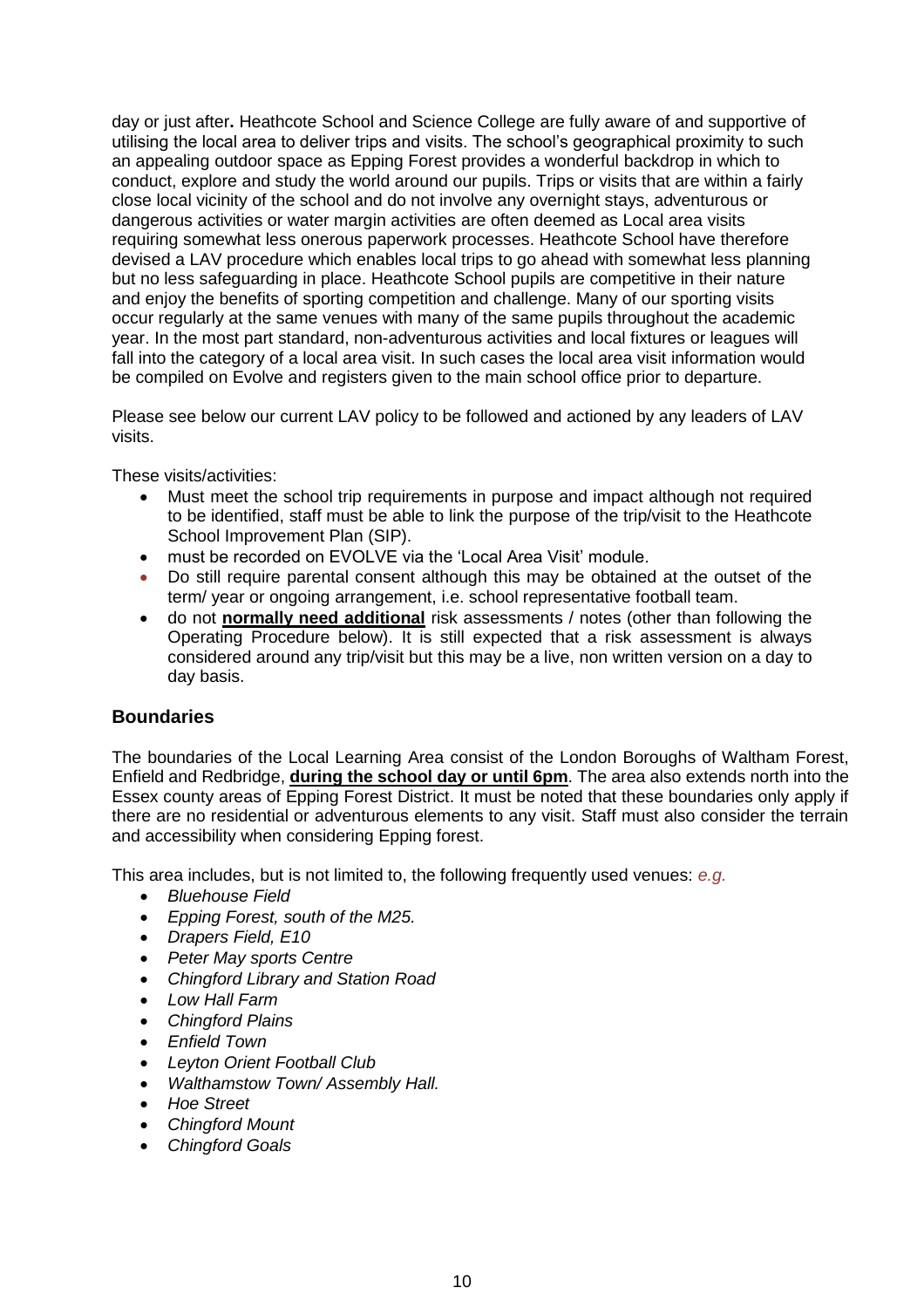**'**No-go' areas within the Boundaries

- Roads leading directly onto M25/M11
- City of London Airport
- Lea Valley reservoirs/canals
- North Circular Road
- Kings Road refuse site
- Proximity to large bodies of water in Epping Forest.

## **Operating Procedure for Local Learning Area**

The following are potentially significant issues/hazards within our Local Learning Area:

- Road traffic.
- M25/M11/A10/A406 major access routes in and around London.
- Water associated dangers with reservoirs, canals and lakes in the local area.
- Other people / members of the public / animals.
- Losing a pupil or becoming separated on route.
- Uneven surfaces and slips, trips, and falls.
- Weather conditions.
- Activity specific issues when doing fieldwork (nettles, brambles, rubbish, etc).
- Travelling at night or in areas with known associated gang activities.

These are managed by a combination of the following:

- The Head or EVC must give verbal or online approval before a group leave.
- Only staff judged competent to supervise groups in this environment are approved.
- There will normally be a minimum of two adults unless attending a local area sporting fixture, school visit or competition. (*- the key determinant will always be 'what would the pupils do if the only adult collapsed?')*
- Staff are familiar with the area, including any 'no-go' areas, and have practiced appropriate group management techniques.
- Pupils have been trained and have practiced standard techniques for road crossings in a group*.*
- Where appropriate, pupils are fully briefed on what to do if they become separated from the group. This should form part of the risk assessment*.* Staff to consider what should be the process for each visit, things such as return to school, wait where they are, go to x and ask for help, etc).
- Staff are to inform the EVC if there are any additional risks that become apparent in the local learning area. This is part of the ongoing visit review and evaluation.
- All remotely supervised work in the Local Learning Area is done in 'buddy' pairs as a minimum.
- When crossing roads, it is expectation that whenever possible pedestrian crossings are utilised.
- Pupils' clothing and footwear is checked for appropriateness prior to leaving school.
- Staff are aware of any relevant pupil medical information and ensure that any required medication is available.
- Staff will record the activity on EVOLVE (Local Area Visit module) and leave a register with the main school office
- A staff mobile is taken with each group and the office have a note of the staff mobile number. In some cases, this will be the school safeguarding mobile phone.
- Appropriate personal protective equipment is taken when needed (eg. gloves, footwear, shin pads, etc.) If there are any localised issues, eg. with drug needles, gang affiliated areas, etc, then staff can mark that bit as no-go, or add here how they will educate the pupils to deal with it – it is their home after all, so they need to be able to cope with it!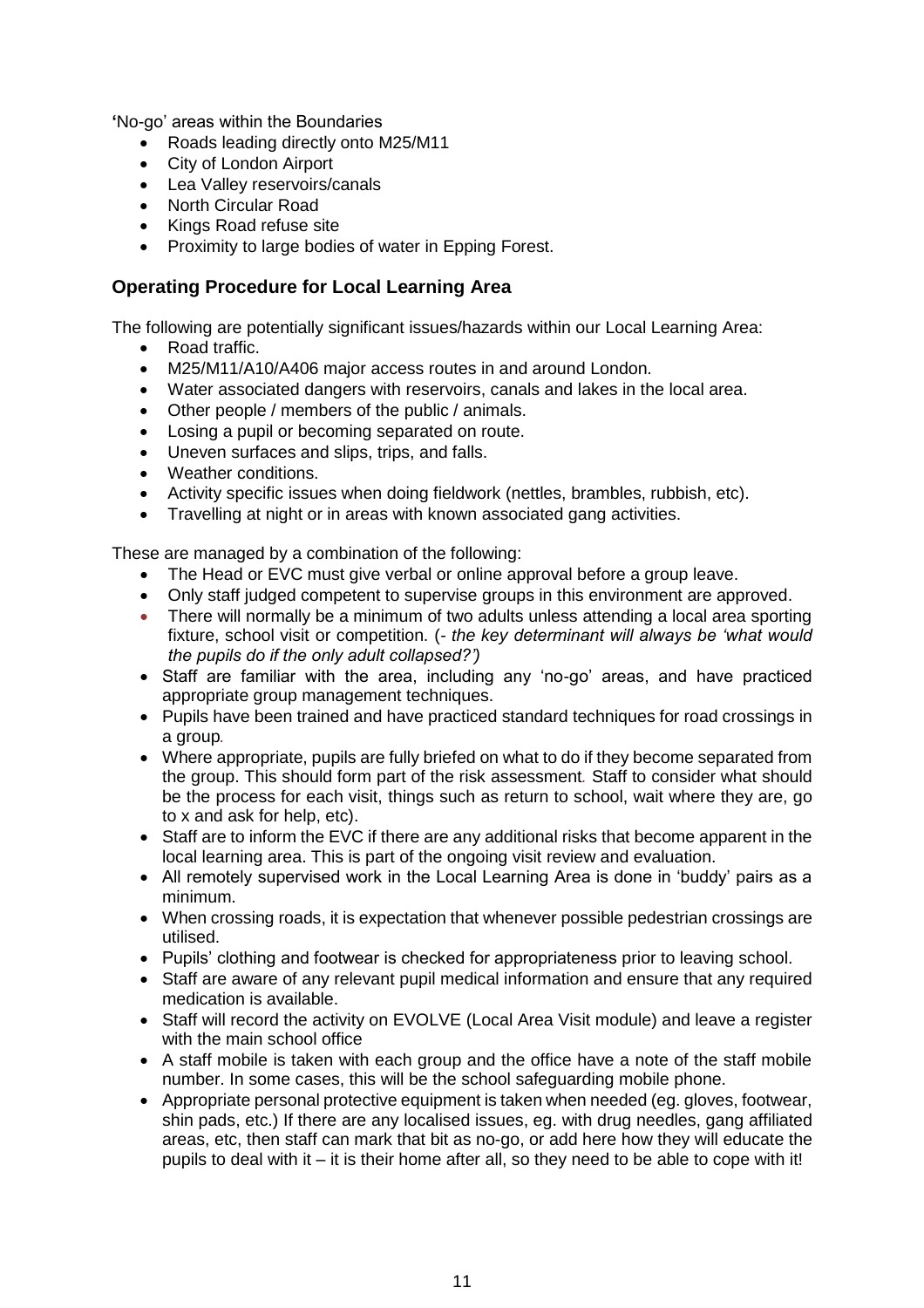## **All Other Educational Visits/Trips**

The **visit leader** will ensure all the following steps are completed for any type 2 or 3 visit: For all trips **apart** from Local Area Visits (LAR) the process involves 5 distinct stages;

**Stage 1**- **Provisional trip consultation**. [\(N:\1.Heathcote 2019-20\14. Curriculum\2021-](file://///10.241.74.23/shared/1.Heathcote%202019-20/14.%20Curriculum/2021-22/Trip%20and%20enrichment%20activities/Enrichment%20Overview%20Sheet/Heathcote%20School%20Enrichment%20Plan%20-%20All%20depts.docx) [22\Trip and enrichment activities\Enrichment Overview Sheet\Heathcote School Enrichment](file://///10.241.74.23/shared/1.Heathcote%202019-20/14.%20Curriculum/2021-22/Trip%20and%20enrichment%20activities/Enrichment%20Overview%20Sheet/Heathcote%20School%20Enrichment%20Plan%20-%20All%20depts.docx)  Plan - [All depts.docx\)](file://///10.241.74.23/shared/1.Heathcote%202019-20/14.%20Curriculum/2021-22/Trip%20and%20enrichment%20activities/Enrichment%20Overview%20Sheet/Heathcote%20School%20Enrichment%20Plan%20-%20All%20depts.docx)

Visit/Department Leaders must obtain outline permission for a visit through a stage 1 submission to SLT at the beginning of the academic year or at least 6 weeks prior to any proposed visit. Trips that have an adventurous, residential or overseas element must be submitted as early as possible in the academic year. These such trips take considerable planning and management requiring meticulous planning and must be submitted to the governing board and the Local authority for approval. Any trips scheduled at a later stage cannot be guaranteed to take place or obtain authorisation. Stage 1 involves compiling the basic outline of the trip under the relevant depts section on the Heathcote School Enrichment Plan document (see link above), it is expected that staff will have provisionally discussed this with their DL or Line manager. This will then be considered by the school leaders at an SLT meeting at the beginning of the academic year or at subsequent intervals throughout the school year. Once stage 1 has been authorised and provisionally placed into the school calendar can staff begin to develop a more detailed plan of the trip and onto Stage 2.

**Stage 2 – Initial trip outline.** (N:\1.Heathcote 2019-20\14. Curriculum\2021-22\Trip and [enrichment activities\Trips\Heathcote School Detailed Trip Request Form.docx\)](Heathcote%20School%20Detailed%20Trip%20Request%20Form.docx)

Visit leaders must then complete the Heathcote School detailed Trip Request Form (see link above).

The form must be completed in full or as much detail as is reasonably possible and must detail the rationale for the trip. All trips need to be considered alongside Heathcote School and Science Colleges' school improvement targets (SIP).

Once completed the form must then be emailed to the Deputy Headteacher and lead for Quality of Education (QoE), Mr Ben Abbott during the half term prior to the proposed trip, the expectation is that this is at least 6 weeks in advance.

Mr Abbott will then consider the trip with regard to suitability, financial viability, impact and cover/calendar implications. Visit leaders must check if an activity provider holds either an AALA licence [\(https://aala.hse.gov.uk/aala/\)](https://aala.hse.gov.uk/aala/))  and/or an LOtC quality badge https://www.lotcqualitybadge.org.uk/search If they don't hold the LOTC Quality Badge then they must complete a Provider Questionnaire.

The visit leader suitability will also be considered through consultation with the Assistant Headteacher and School Educational Visits Coordinator (EVC), Mr Neil Hutchins.

#### **Stage 3**- **Evolve completion and risk assessments**.

[\(https://evolve.edufocus.co.uk/evco10/evchome\\_public.asp?domain=walthamforestvisits.org](https://evolve.edufocus.co.uk/evco10/evchome_public.asp?domain=walthamforestvisits.org)  $\lambda$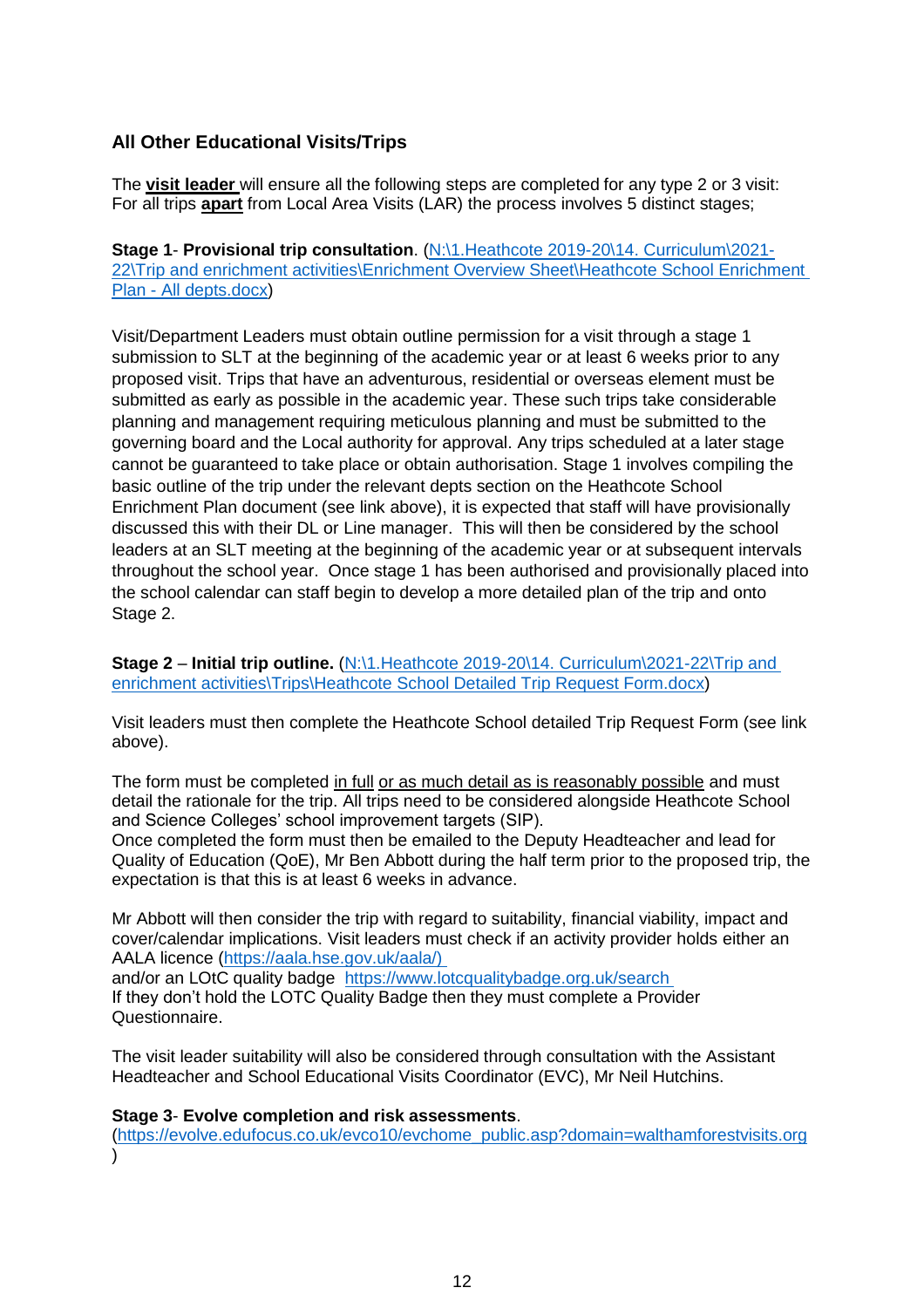Visit Leaders must then complete the Evolve system process. Once logged onto Evolve, visit leaders click on the **Add** tab.

It is expected that this process will be completed at least 4 weeks prior to the trip, in the cases of adventurous and/or residential trips this timescale would be at least 12 weeks in advance. This will be supported by the EVC, Mr Neil Hutchins.

This **must** be completed by the visit leader but can be in collaboration with someone experienced in the completion of Evolve. It is absolutely imperative that the visit leader has a complete oversight of every element of the visit/trip.

The online system requires each trip to have **all** of the following sections completed;

- Trip Name
- Trip Type
- Trip purpose
- Dates
- Travel arrangements
- Proposed staffing (subject to change)
- Pupil attendees (subject to change)
- Proposed parent letter
- Proposed itinerary/outline plan of day (including travel details/journey).
- Risk assessment- if applicable both venue and establishment risk assessment and also school contextual risk assessment regarding pupils, travel, staff, first aid, etc.

Only once all of these sections have been completed the trip can be submitted to the EVC for Outline Approval via Evolve.

Once the EVC receives the online form notification through the Evolve system they will view the documentation and request any further details.

Visit leaders are responsible for running medical checks with the Medical Welfare administrator, Ms Debra Kaye in the main school office, she will also best advice on first aid requirements.

Visit leaders are responsible for reporting any medical/first aid concerns highlighted by the Medical Welfare administrator to the EVC.

All individual medical provisions held in school must be provided for the trip in the case of any pupils/staff that require them. This is managed by the visit leader, but may be delegated to a first aider attending. All first aiders must be notified by the visit leader of any medical needs or considerations.

#### **Stage 4** – **Outline Approval granted by EVC.**

Once all of the previous stage 3 requirements have been met, outline approval will be granted by the EVC through the Evolve system.

Visit leaders must then request/ensure that all staff attending the trip complete an absence request on the Staff Absence Management (SAM) system. <https://mysam.staffabsencemanagement.co.uk/Account/AppLogin>

#### **Stage 5**- **Establishment final approval granted through the Headteacher.**

*Heathcote School Headteacher, Ms Emma Hillman will view final arrangements and details*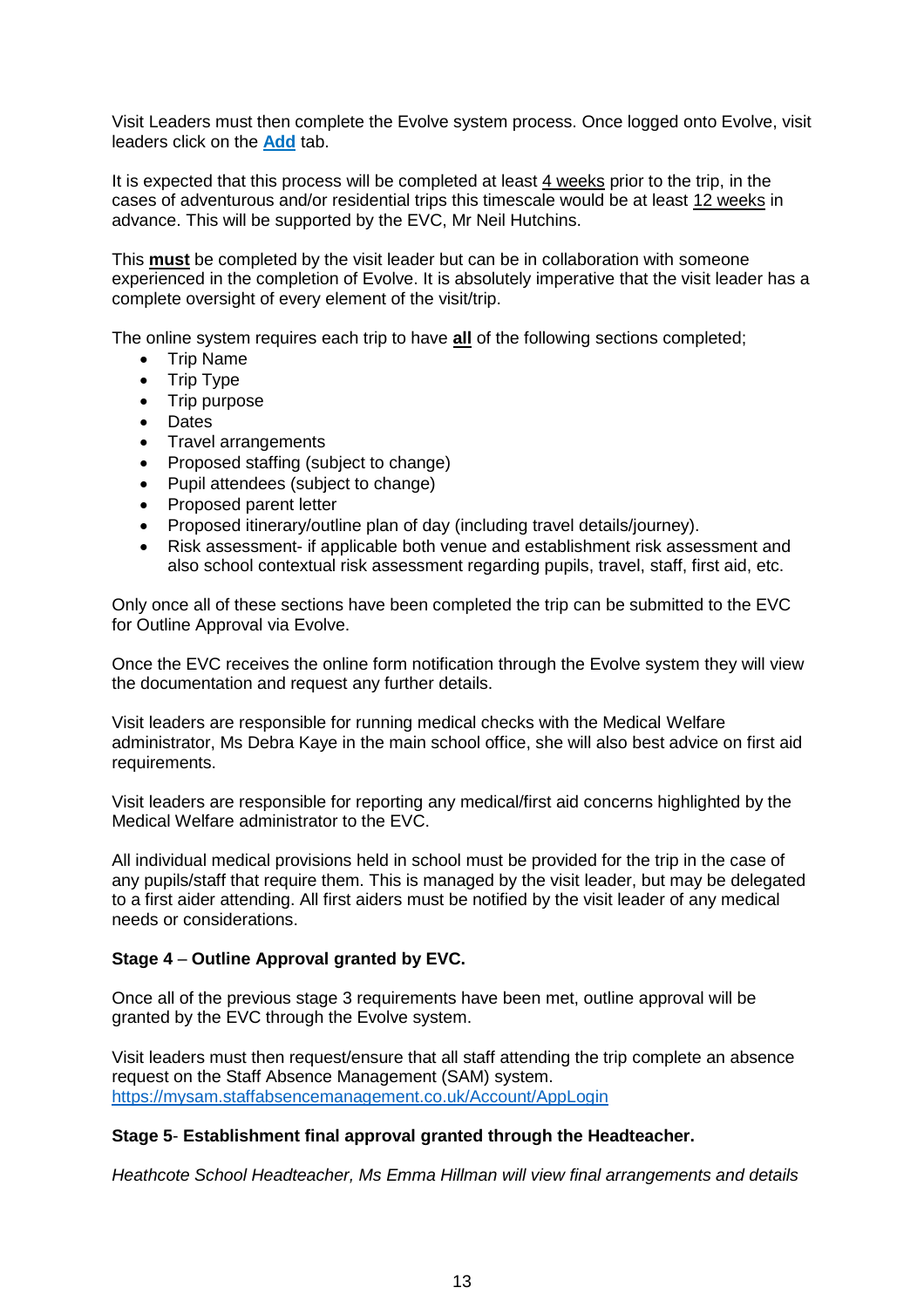*around trips. It is the Headteacher of Heathcote School and Science College that has the final decision regarding the vast majority of visits/trips leaving the school. In some circumstances, such as overseas visits this will be in collaboration with the London borough of Waltham Forest Educational services and the governing body, ultimately the Chair of Governors, Mr Michael Ashwell.*

Final approval involves the Headteacher, Ms Emma Hillman considering staff absence requests/allocation with Human Resource manager, Ms Heather Fleetwood. The Headteacher may request the visit leader and EVC make amendments to staffing or trip details. Visit leaders must ensure any parent letters are updated and submitted to the Headteacher for approval prior to being sent. to consider parent letters for content and detail.

Headteacher to grant establishment approval and sign off on Evolve system. Visit leader to communicate in advance with attendance team and school catering team regarding the numbers of pupils absent and the provision of Free School Meals (FSM) required on the trip/visit.

Parent mail to be used to send parent letters via the Teaching and Learning administration support team.

Visit leads alongside Department leads must secure all payments for trips 5 working days in advance of the visit/trip taking place. This is to be completed via Parent pay, online payment systems. Under no circumstance should there be any cash/cheque payments for trips/visits.

## **Stage 6 - Proceeding on the Trip**

Visit leader collates all of the following and ensures that these are accessible for the entire duration of the trip/visit;

- Parental permission has been secured for all pupils attending.
- Pupil register for both those on the trip and the main school office and attendance team.
- Emergency contact details for pupils and staff
- All risk assessments for school, specific pupils, journeys, venue and providers.
- Any tickets/passes that are required are to hand or are distributed
- All first aid kits and provisions as directed by the Medical Welfare Administrator and EVC. These are to consider pupils and staff needs.
- Equipment checks for inclement weather conditions or specific activities
- A working mobile phone preferably more than one, staff phones can be used on withheld numbers if contacting parents.
- Food provisions and contingency funds for unforeseen circumstances within reason.

## **First Aid**

Heathcote School and Science College has first aid provision on site. Off-site provision is simply an extension of this. The determination of the appropriate requirements for any trip/visit should consider the following:

- The nature of the activity/activities;
- The provision that is available at the venue or destination
- The nature of the group;
- The length of the trip in duration
- The likely injuries associated with the activity/activities;
- The extent to which the group will be isolated from the support of the emergency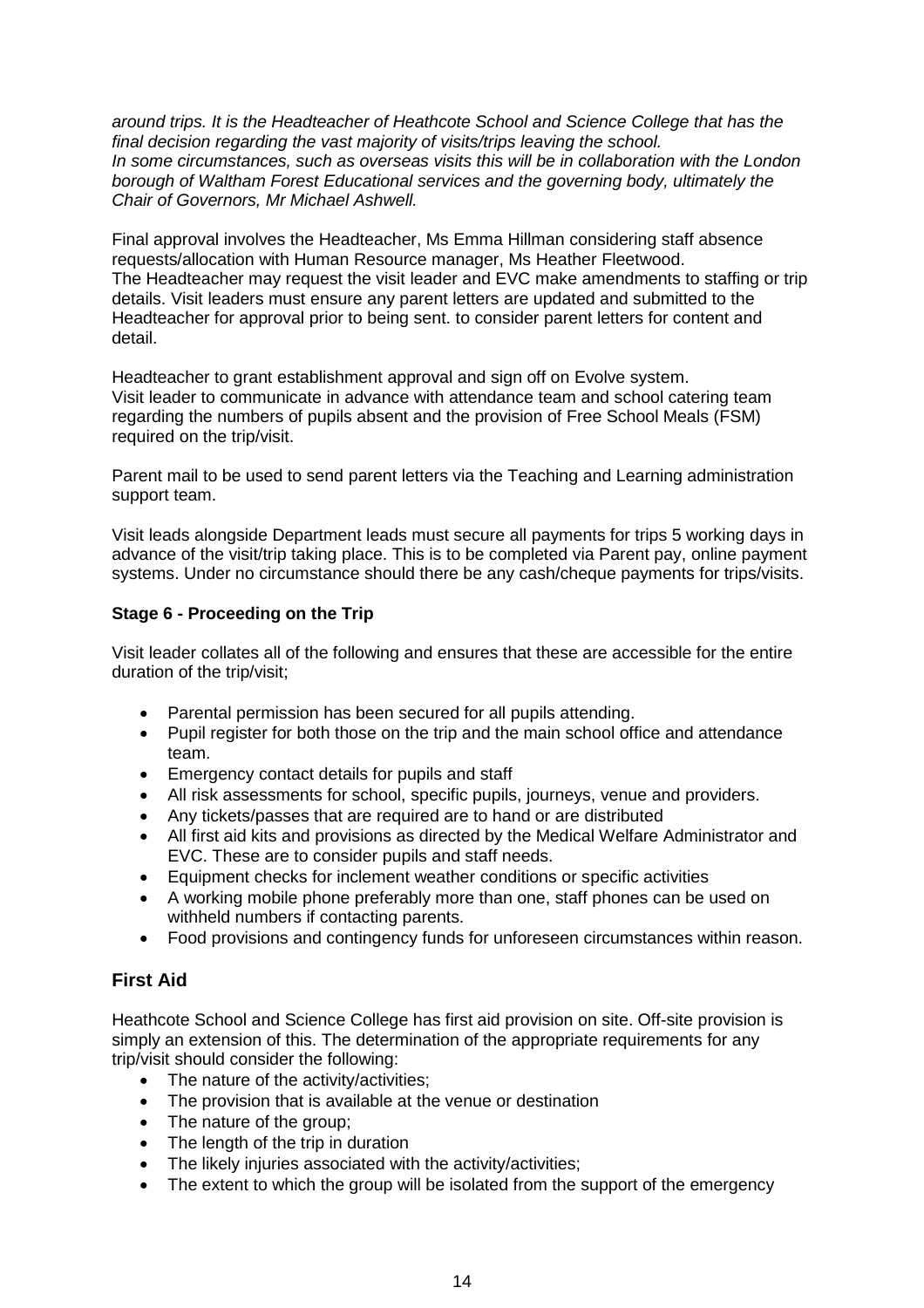services (both in terms of distance and response time).

During an epidemic such as coronavirus, you should consider including in first aid kits hand gel, antiseptic wipes, tissues, bags for waste, gloves and face masks and possibly disposable aprons and eye protection.

Qualified first-aiders may not be necessary for all off-site activities and visits. However, a basic level of first aid support should be available at all times.

This will require that one or more staff leading the activity:

- Has a working knowledge of simple first aid and is competent to use the first aid materials carried with the group;
- Knows how to access, and is able to access, qualified first aid support.

First aid kits are available in the main school office and are allocated by the Medical Welfare Administrator, Ms Debra Kaye.

The school PE department is expected to provide and maintain a fully compliant first aid kit for any fixtures or events that a school sporting group are attending.

## **Emergency Procedures**

A critical incident is any incident where events go beyond the normal coping mechanisms and experience of the visit leadership team.

The school has an emergency plan in place to deal with a critical incident during a visit and will update the Critical Incident Policy this year (see Appendix 2).

When an incident overwhelms the establishment's emergency response capability; where it involves serious injury or fatality or where it is likely to attract media attention then assistance will be sought from the local authority, the London borough of Waltham Forest.

## **Parental Consent**

All parents sign a form at the start of the school year giving permission for trips to the local area – see extract below:

#### **Section 4 – Other consent not relating to the use of personal information**

- **4.1 –** I am happy for my child to participate in off-site PE activities
- **4.2 –** I am happy for my child to participate in off-site educational visits which take place withinthe school's local area.

Information to parents for each trip should therefore give full details of the visit, the reason forthe visit (educational aims), supervision arrangements, cost and the transport arrangements.

#### **Inclusion**

Equal opportunities underpin our education principles at Heathcote, and we strive to ensure that all pupils can participate fully in all education activities, which includes educational visits. Staff will need to consider every individual pupils needs and whether the venue/destination or experience has the facilities and capacity to ensure all pupils are safeguarded and afforded equality. Consideration to all pupils is a necessity but additional thought must be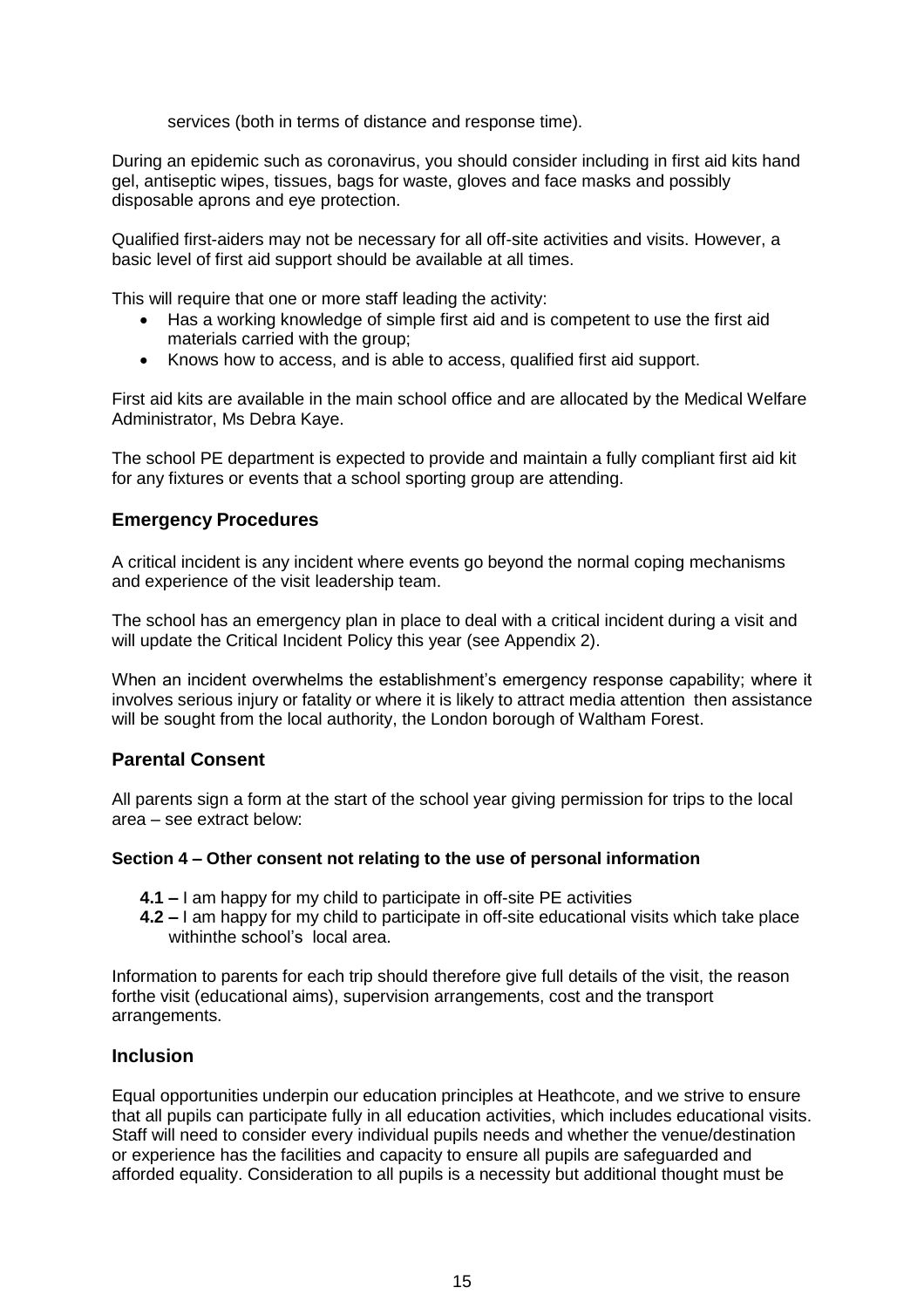provided around pupils with SEND, any LGBTQ+ requirements/considerations, SEMH needs and medical/mobility issues. These where appropriate will need to be considered and thought through in advance, in some circumstances pupils themselves will need clarification in advance of the visit.

Heathcote School are currently introducing a pupil passport which will help to identify what experiences a young person has had whilst at Heathcote and what experiences are still required as they move through their schooling. Many of these experiences will involve visits or activities away from the school site. At Heathcote School, our pastoral leads have been asked to compile a contextual disadvantaged pupil list to ensure that those in less privileged or less fortunate circumstances are offered the same opportunities/experiences as those in more fortunate situations. This should ensure that all pupils have the same opportunities both inside and outside of the school with regard to the educational offer.

#### Refusal to Attend School Events, Trips or Visits

Pupils who have poor behaviour records may be refused entry to school events, trips or visits. Each enrichment activity will have a clear threshold for entry and this will be clearly explained to pupils. Pupils who have been isolated, excluded or have multiple IEUs in given period of time maybe refused entry to trips, events or activities. The Head Teacher reserves the right to refuse entry to any school, events, trip or activity without any notice. This is to ensure that school trips can take place safely and for the school to ensure that pupils that attend are upholding the standard of behaviour and maintaining Heathcote's reputation.

# **Charging / Funding for Trips**

Most trips have some cost and these should be reimbursed through a considered plan whether this be through parental contributions, secured external funding streams or the schools budget. At Heathcote School we endeavor to ensure that all pupils receive a fully inclusive offer regarding their education and this extends to trips and experiences. Although this cannot always be the case, at times we will consider support for Pupil Premium*/'Heathcote disadvantaged'* pupils from the hardship fund if appropriate. Requests should be made to the Year leader/Inclusion Manager.

# **Transport**

Travel arrangements should be included in the risk assessment in detail. This should provide an overview of the transport, route, rough times and potential amendments that would be alternative means of travelling. If public transport is to be used, all pupils and supervisors must be fully briefed as to procedures on platforms, at bus stops, on busy streets etc.

If travel is by coach or minibus, all pupils must wear a seat belt. Staff must ensure that pupils comply with this rule; pupils may also be asked to check the seat belt of their neighbour. If a minibus is being borrowed or hired, the driver must have passed the LBWFtest for the driving of council vehicles or the equivalent Community Transport test.

If any pupils are to travel by car, the driver must complete the 'Private Car' form - Refer to LBWF's guidance document. This is also relevant to sports fixtures, and applies to both staff and parents' cars. A new form must be completed every academic year.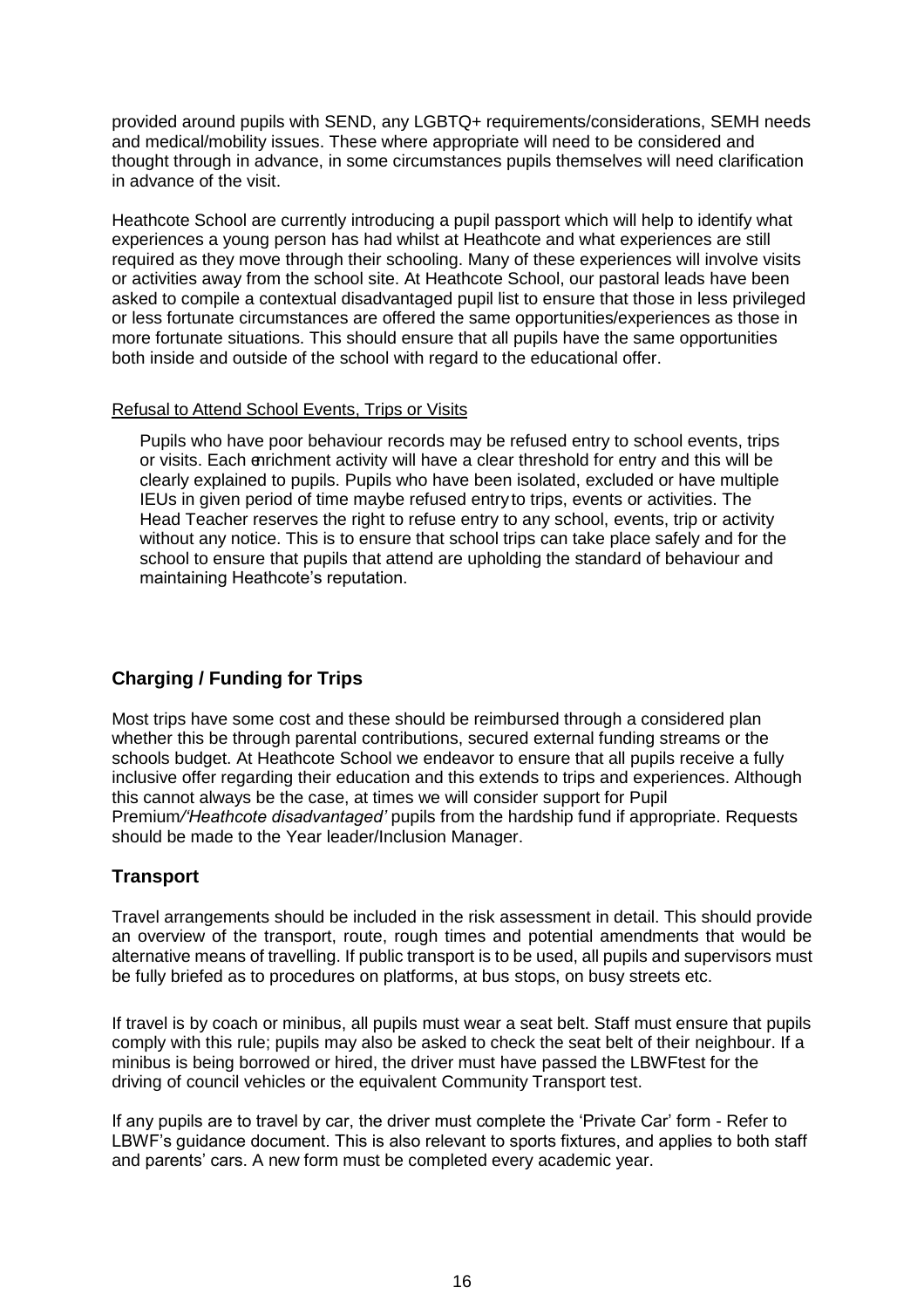# **Uniform**

Pupils must wear full school uniform on all day educational visits, only on exceptions where pupil uniform may not be appropriate attire for the nature of the visit (e.g. an adventurous activity or overseas visit). Permission for non-uniform must be sought through Head Teacher.

# **Assessment of Risk**

A 'Risk assessment' is a careful examination of what could cause harm to pupils, staff or others, together with an identification of the control measures necessary in order to reduce risks to a level which, in the professional judgement of the assessor, is deemed to be acceptable (i.e. low).

In considering risk, there are 3 levels of which visit leaders should be mindful:

- Generic Risks normal risks attached to any activity out of school. These will be covered by careful completion of the 'Educational Visits Checklist'.
- Event Specific Risk any significant hazard or risk relating to the specific activity and outside the scope of item 1 above. These should be recorded on the ESRA (Event Specific Risk Assessment) form.
- Ongoing Risk the monitoring of risks throughout the actual visit as circumstances change.

Further detail on risk assessment will be found on the Evolve resources section. This has been downloaded from the Outdoor Education Advisors Panel guidance (OEAP) and this is best practice at national level.

# **Plan B**

Despite the most detailed pre-visit planning, things can go wrong on the day, eg. Member of staff is ill, transport fails to arrive, museum have lost booking, etc. To avoid having to make important decisions under pressure, it is important that some advanced thinking is done to cater for any foreseeable eventuality. This should be considered on the risk assessment

# **Staffing Ratios**

A professional judgement must be made by the Visit Leader, EVC and Headteacher as to the appropriate ratio for each visit.

This will be determined by:

- The nature and duration of the visit and the planned activities;
- The location, weather conditions and environment in which the activity is to take place;
- The nature of the group, including the number of young people and their age, level of development, sex, ability and needs (behavioural, **medical**, emotional and educational);
- Staff competence;
- The consequence of a member of staff being indisposed, particularly where they will be the sole leader with a group for any significant time.
- nature of the venue
- mode of transport being used.

All staff on the visit must have a valid enhanced DBS check.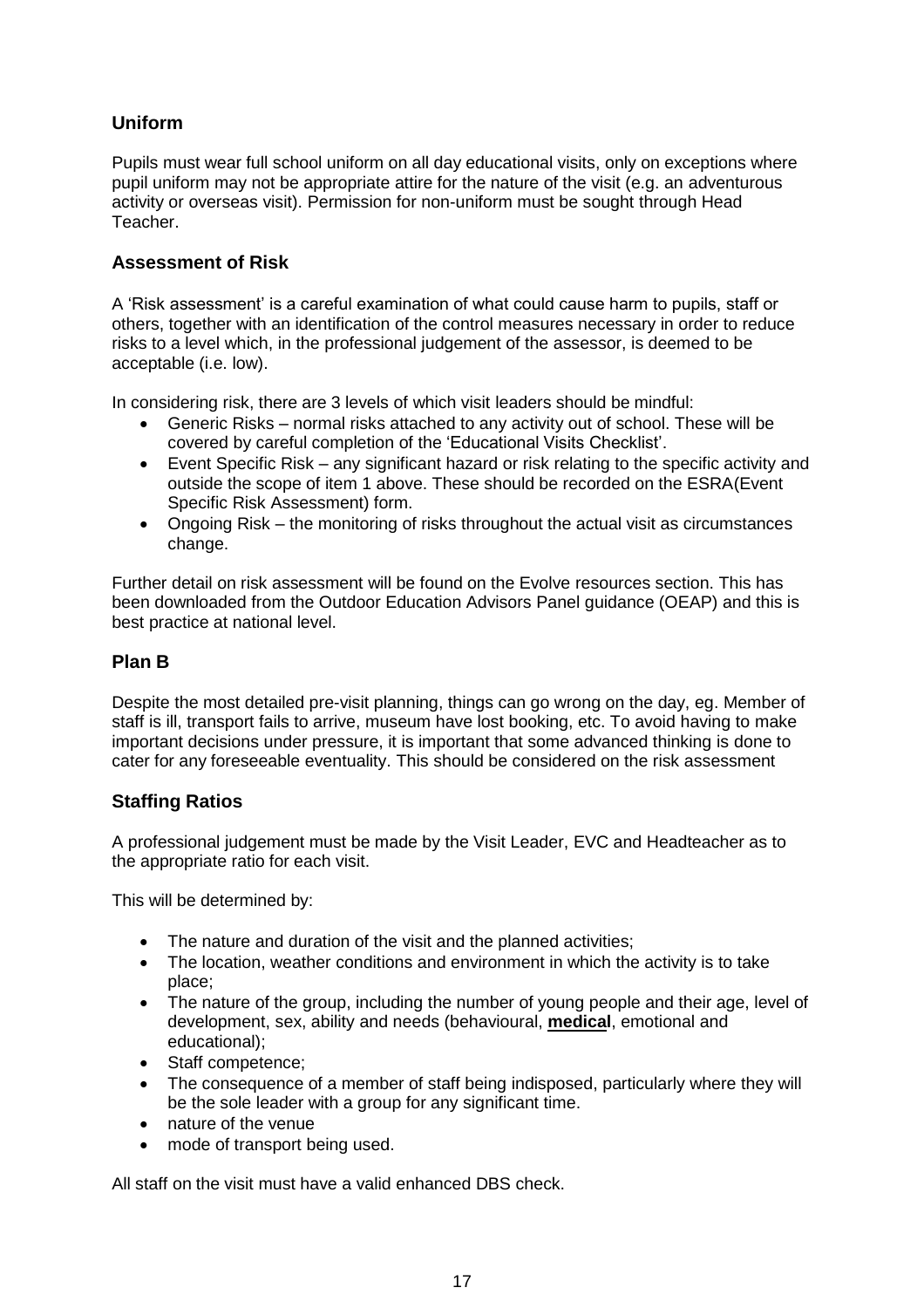There is no **absolute** requirement for children to be accompanied by staff of the same sex, even on residentials, but if this is not to be the case then there should be a sound plan to manage the potential issues involved, including the needs for privacy, safeguarding and pastoral support. In the majority of cases visit leaders should plan around staffing provisions with both male and female members of staff. If this is not possible then dialogue between the EVC and Headteacher will need to take place.

In some cases, there may be only one leader on a visit, or on a particular activity during a visit. If this is the case, young people (or any adult helpers) should be competent to manage in the event of the leader being taken ill or injured and should, as a minimum, know what to do to contact the establishment and get support.

## **Supervision**

Pupils must be supervised throughout all visits. The decision to allow remote supervision should be based on risk assessment and must consider factors such as:

- prior experience of pupils
- age of pupils
- responsibility of pupils
- competence/experience of staff
- environment/venue
- activities undertaken

## **Safe Guarding**

Some pupils are more likely to make a child protection disclosure in an informal setting.Refer to the Safeguarding Policy and procedures.

## **First Aid**

The level of first aid provision should be based on risk assessment. On all visits there should be a member of staff who has a good working knowledge of first aid. The Appointed Person First Aid Certificate is the minimum requirement for residential visits.

First aid kits are available from the School Office; if the visit involves the party splitting up over any distance, a kit should be taken for each group.

## **Water 'Margin' Activities**

Where pupils might participate in learning activities near or in water, such as a walk along a riverbank or seashore, collecting samples in ponds or streams, or paddling or walking in gentle, shallow water, then follow the national guidance contained in OEAP '*Group Safety at Water Margins*' also uploaded onto the Evolve platform.

## **Educational Visits Checklist**

This checklist is an essential part of the risk management process and is applicable for all visits. This is accessed through the Evolve platform.

## **On the Day of the Visit**

Be sure to: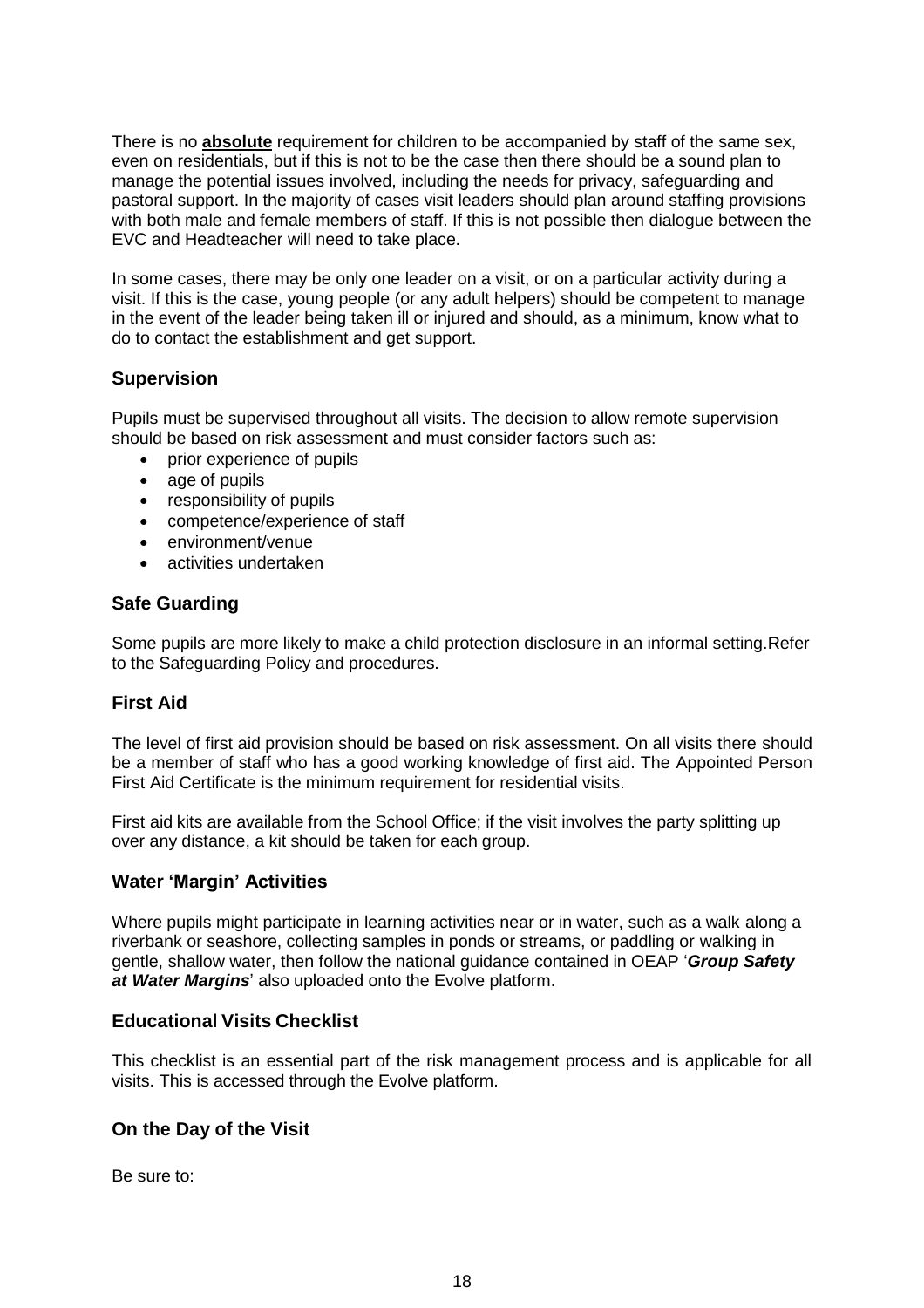- Have verbal or written permission from the HT that the trip has been approved and paperwork signed off. This should be completed on the Evolve platform.
- Ensure forms for permission are collected, checked and actioned.<br>• Ensure relevant teachers and the School Attendance Officer are av
- Ensure relevant teachers and the School Attendance Officer are aware of pupil absence
- Collect first aid kit(s) and any medical provisions
- Collect the school mobile phone
- Completed a register before leaving and update the main office of all those in attendance

During the course of the visit, pupils should be counted regularly as appropriate, and always when changing locations. Always 'double-count'.

It is advised that staff take the mobile phone from the Finance Office for a visit. The mobile phone(s)should be switched on during the entire visit. Alternatively if staff wish to use their own phone this is permitted but staff must always withhold their number if a personal phone.

#### *After the Visit*

It is important that after each visit debriefing takes place through line management. This should take place within a week of the visit date, and should involve the Visit Leader, accompanying staff and, if appropriate, the supervising parents. The trip should be publicised in the School Newsletter, social media and on the school website.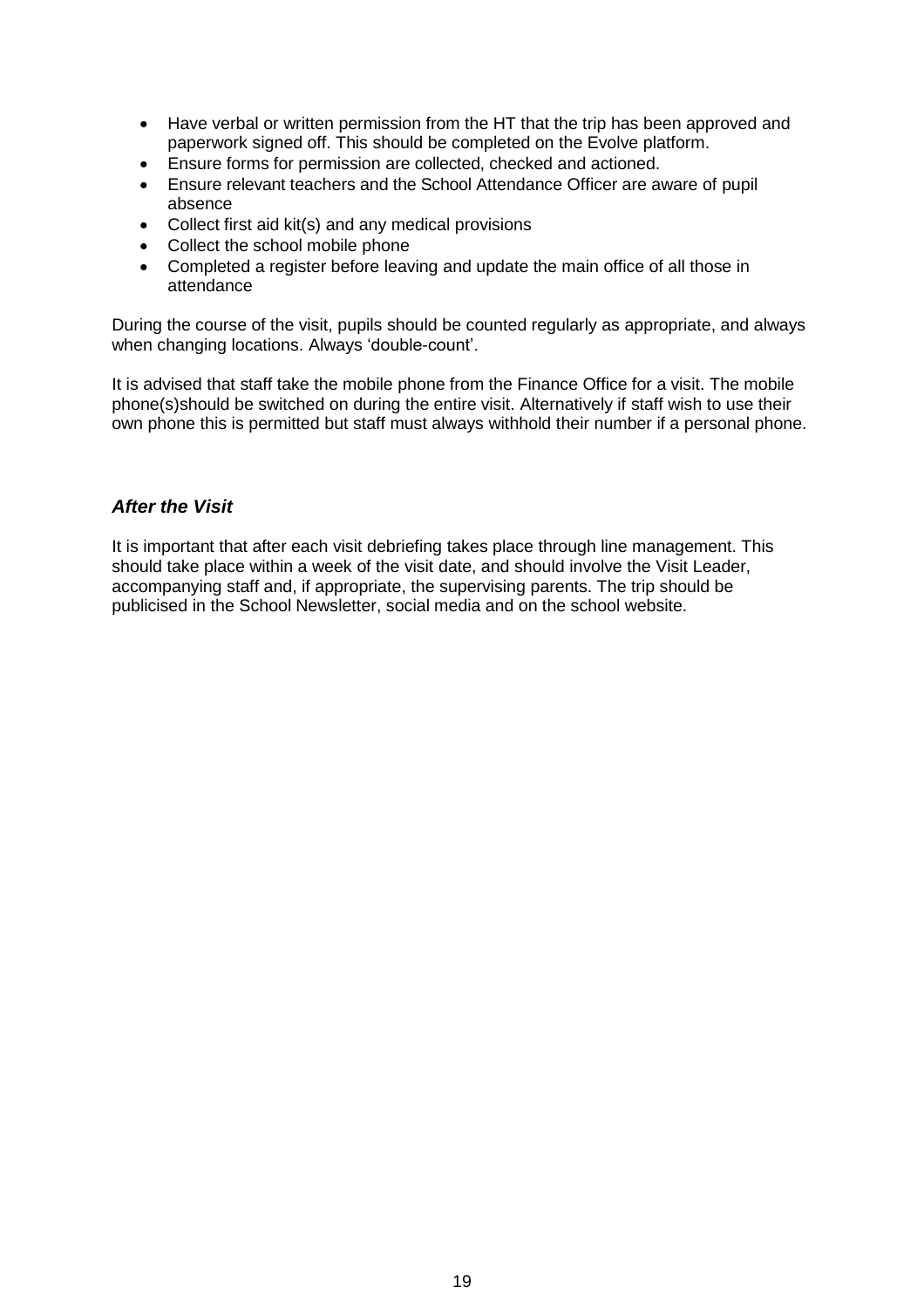# **Appendix 1**

# **Extended Learning Territory**

# **Boundaries**

The boundary of the territory is the perimeter of the School grounds and local area. This area includes Bluehouse Fields which is a frequently used venue. We use this area on a daily basis for a variety of learning activities and approved staff are allowed to operate in this area without completing the visit approval process so long as they follow the agreed standard operating procedure. The EVC and the office maintain a list of currently approvedstaff.

# **Operating Procedure**

The following are potentially significant hazards within our extended territory:

- Other people / members of the public / animals
- Losing a pupil
- Uneven surfaces and slips, trips, falls
- Weather conditions
- Activity specific issues when doing environmental fieldwork (nettles, bramblesrubbish etc)

These are managed by a combination of the following:

- Only members of staff that are judged competent to supervise groups in this environment are approved. A current list of approved staff is maintained by theEVC
- The concept and operating procedure of the extended learning terrain isexplained to all new parents when their child joins the school.
- Staff are familiar with the area, including any 'no go areas' and have practicedappropriate management techniques.
- Staff will deposit in the office a list of all pupils and staff, a proposed route and an estimated time of return. A school mobile is taken with each group and the office hasa note of the number.
- Appropriate personal protective equipment is taken when needed (eg gloves,goggles)